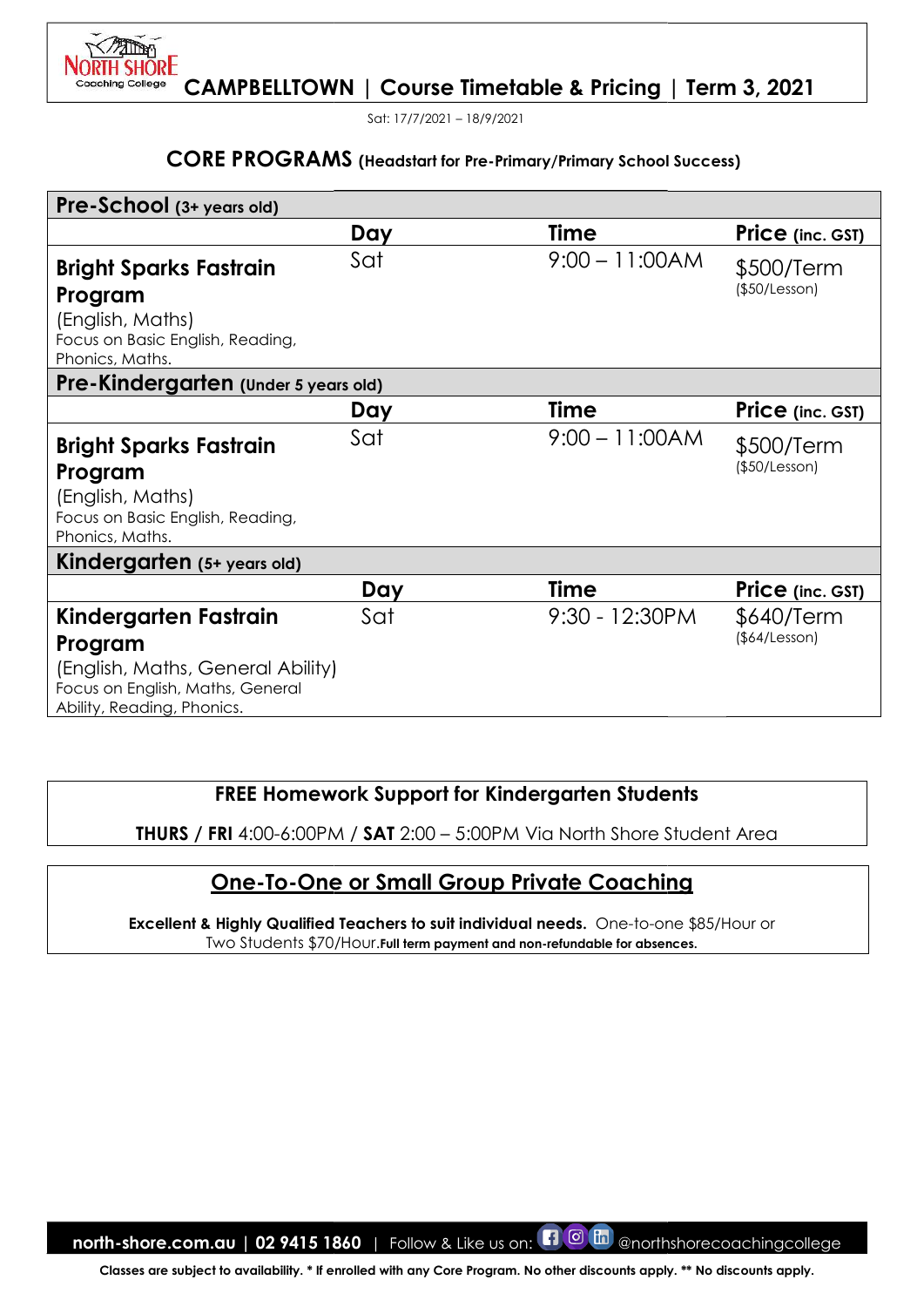

Sat: 17/7/2021 – 18/9/2021

#### CORE PROGRAM (Headstart for Primary School Success)

| Year 1                            |     |                  |                         |
|-----------------------------------|-----|------------------|-------------------------|
|                                   | Day | <b>Time</b>      | <b>Price</b> (inc. GST) |
| Year 1 Fastrain Program           | Sat | $1:30 - 4:30$ PM | \$640/Term              |
| (English, Maths, General Ability) |     |                  | (§64/Lesson)            |
| Reading Comprehension, Grammar,   |     |                  |                         |
| Vocabulary including Writing.     |     |                  |                         |

#### BOOSTER PROGRAMS(For Skills Extension & Personal Development)

| <b>Booster Programs</b>                 | Dav | Time              | <b>Price</b> (inc. GST) |
|-----------------------------------------|-----|-------------------|-------------------------|
| <b>Year 1 Creative Writers</b>          | Sat | $12:30 - 1:30$ PM | $$270/Term**$           |
| Workshop                                |     |                   | (S27/Lesson)            |
| Develop & Extend Basic Creative Writing |     |                   | $$240/Term*$            |
| Skills.                                 |     |                   | (\$24/Lesson)           |

# CORE PROGRAM (Headstart for NAPLAN Tests & Competition Success)

| Year 1                                                                                                                                  |     |                                                                        |                                                               |
|-----------------------------------------------------------------------------------------------------------------------------------------|-----|------------------------------------------------------------------------|---------------------------------------------------------------|
|                                                                                                                                         | Day | Time                                                                   | <b>Price</b> (inc. GST)                                       |
| Year 1 Fastrain Program<br>(English, Maths, General Ability)<br>Reading Comprehension, Grammar,<br>Vocabulary including Writing.        | Sat | $1:30 - 4:30$ PM                                                       | \$640/Term<br>(\$4/Lesson)                                    |
|                                                                                                                                         |     | <b>BOOSTER PROGRAMS</b> (For Skills Extension & Personal Development)  |                                                               |
| <b>Booster Programs</b>                                                                                                                 | Day | <b>Time</b>                                                            | Price (inc. GST)                                              |
| <b>Year 1 Creative Writers</b>                                                                                                          | Sat | $12:30 - 1:30$ PM                                                      | \$270/Term**                                                  |
| Workshop<br>Develop & Extend Basic Creative Writing<br>Skills.                                                                          |     |                                                                        | (\$27/Lesson)<br>$$240/Term*$<br>(\$24/Lesson)                |
|                                                                                                                                         |     | <b>CORE PROGRAM</b> (Headstart for NAPLAN Tests & Competition Success) |                                                               |
| Year <sub>2</sub>                                                                                                                       |     |                                                                        |                                                               |
|                                                                                                                                         | Day | Time                                                                   | <b>Price(inc. GST)</b>                                        |
| <b>Year 2 Fastrain Program</b><br>(English, Maths, General Ability)<br>Reading Comprehension, Grammar,<br>Vocabulary including Writing. | Sat | 9:30 - 12:30PM<br>$1:30 - 4:30$ PM                                     | \$660/Term<br>(\$66/Lesson)                                   |
|                                                                                                                                         |     | <b>BOOSTER PROGRAMS</b> (For Skills Extension & Personal Development)  |                                                               |
| <b>Booster Programs</b>                                                                                                                 | Day | <b>Time</b>                                                            | Price(inc. GST)                                               |
| <b>Year 2 Creative Writers</b><br>Workshop<br>Develop & Extend Basic Creative Writing<br>Skills.                                        | Sat | $12:30 - 1:30$ PM                                                      | \$270/Term**<br>(\$27/Lesson)<br>\$240/Term*<br>(\$24/Lesson) |
|                                                                                                                                         |     | <b>FREE Homework Support for Year 1 &amp; 2 Students</b>               |                                                               |
| <b>THURS</b> / FRI 4:00-6:00PM / SAT 2:00 - 5:00PM Via North Shore Student Area                                                         |     |                                                                        |                                                               |
|                                                                                                                                         |     | <u>One-To-One or Small Group Private Coaching</u>                      |                                                               |

# BOOSTER PROGRAMS PROGRAMS (For Skills Extension & Personal Development)

| <b>Booster Programs</b>                 | Day | <b>Time</b>       | <b>Price(inc. GST)</b> |
|-----------------------------------------|-----|-------------------|------------------------|
| <b>Year 2 Creative Writers</b>          | Sat | $12:30 - 1:30$ PM | $$270/Term**$          |
| Workshop                                |     |                   | (\$27/Lesson)          |
| Develop & Extend Basic Creative Writing |     |                   | $$240/Term*$           |
| Skills.                                 |     |                   | (\$24/Lesson)          |

# FREE Homework Support for Year 1 & 2 Students

# One-To-One or Small Group Private Coaching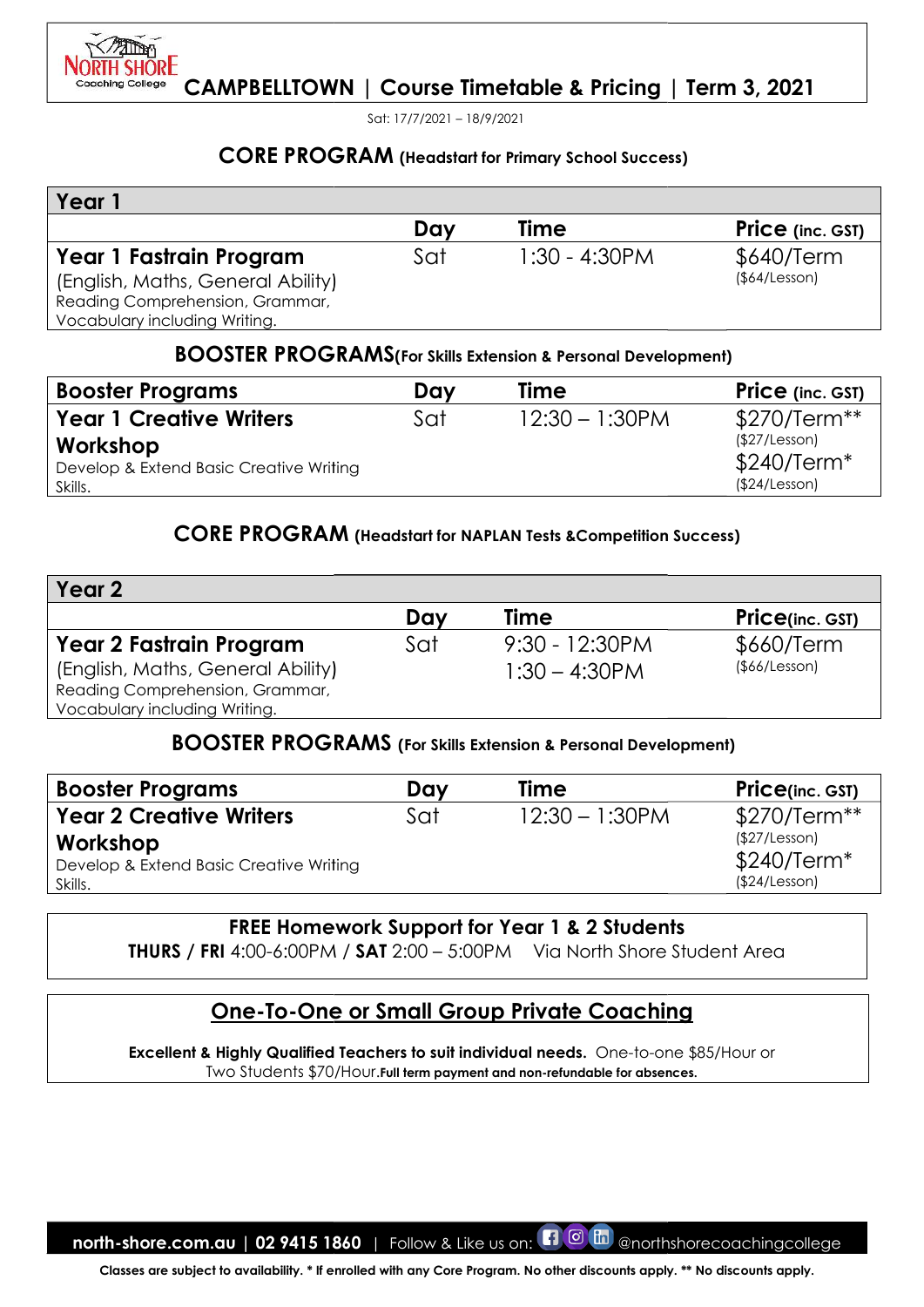

Sat: 17/7/2021 – 18/9/2021

# CORE PROGRAM (Headstart for OC / NAPLAN Tests & Competition Success)

| Year 3<br><b>Time</b><br>Day<br><b>Price(inc.GST)</b><br>Sat<br>9:00 - 12:30PM<br><b>Year 3 Fastrain Extended Program</b><br>\$750/Term<br>(\$75/Lesson)<br>Writing Skills, Reading Skills, Mathematical<br>$1:00 - 4:30$ PM<br>Reasoning Skills, and Thinking Skills (General Ability)<br>Comprehension, Grammar, Vocabulary, Exam<br>Techniques & Lateral Thinking.<br>\$40/Term<br>$12:30 - 1:00$ PM<br>Sat<br><b>Writing Homework Tutorial</b><br>Optional Writing Support. |
|---------------------------------------------------------------------------------------------------------------------------------------------------------------------------------------------------------------------------------------------------------------------------------------------------------------------------------------------------------------------------------------------------------------------------------------------------------------------------------|
|                                                                                                                                                                                                                                                                                                                                                                                                                                                                                 |
|                                                                                                                                                                                                                                                                                                                                                                                                                                                                                 |
|                                                                                                                                                                                                                                                                                                                                                                                                                                                                                 |
|                                                                                                                                                                                                                                                                                                                                                                                                                                                                                 |
|                                                                                                                                                                                                                                                                                                                                                                                                                                                                                 |
| <b>BOOSTER PROGRAMS</b> (For Skills Extension & Personal Development)<br>Year <sub>3</sub>                                                                                                                                                                                                                                                                                                                                                                                      |
| <b>Time</b><br><b>Booster Programs</b><br>Day<br><b>Price</b> (inc. GST)                                                                                                                                                                                                                                                                                                                                                                                                        |
| $2:00 - 3:30$ PM<br>Sat<br><b>Future Writers - Advanced Writing Skills</b><br>\$420/Term<br>(\$42/Lesson)<br>(Middle Primary)<br>\$370/Term*<br>Under the guidance of teachers who will<br>motivate students and develop their skills to<br>(\$37/Lesson)<br>become successful future writers.                                                                                                                                                                                  |
| Sat<br>$12:45 - 1:45$ PM<br><b>Reading Club – (Middle Primary)</b><br>\$290/Term**<br>(\$29/Lesson)<br>Improve comprehension and fluency skills.<br>Develop a love of literature.<br>\$250/Term*<br>(\$25/Lesson)                                                                                                                                                                                                                                                               |

# BOOSTER PROGRAMS PROGRAMS (For Skills Extension & Personal Development)

| Year 3                                                                                                                                                                                               |     |                   |                                                                         |
|------------------------------------------------------------------------------------------------------------------------------------------------------------------------------------------------------|-----|-------------------|-------------------------------------------------------------------------|
| <b>Booster Programs</b>                                                                                                                                                                              | Day | Time              | <b>Price</b> (inc. GST)                                                 |
| <b>Future Writers - Advanced Writing Skills</b><br>(Middle Primary)<br>Under the guidance of teachers who will<br>motivate students and develop their skills to<br>become successful future writers. | Sat | $2:00 - 3:30$ PM  | \$420/Term<br>(\$42/Lesson)<br>\$370/Term <sup>*</sup><br>(\$37/Lesson) |
| <b>Reading Club - (Middle Primary)</b><br>Improve comprehension and fluency skills.<br>Develop a love of literature.                                                                                 | Sat | $12:45 - 1:45$ PM | \$290/Term**<br>(\$29/Lesson)<br>\$250/Term*<br>(\$25/Lesson)           |

# FREE Homework Support for Year 3 Students Support for

# One-To-One or Small Group Private Coaching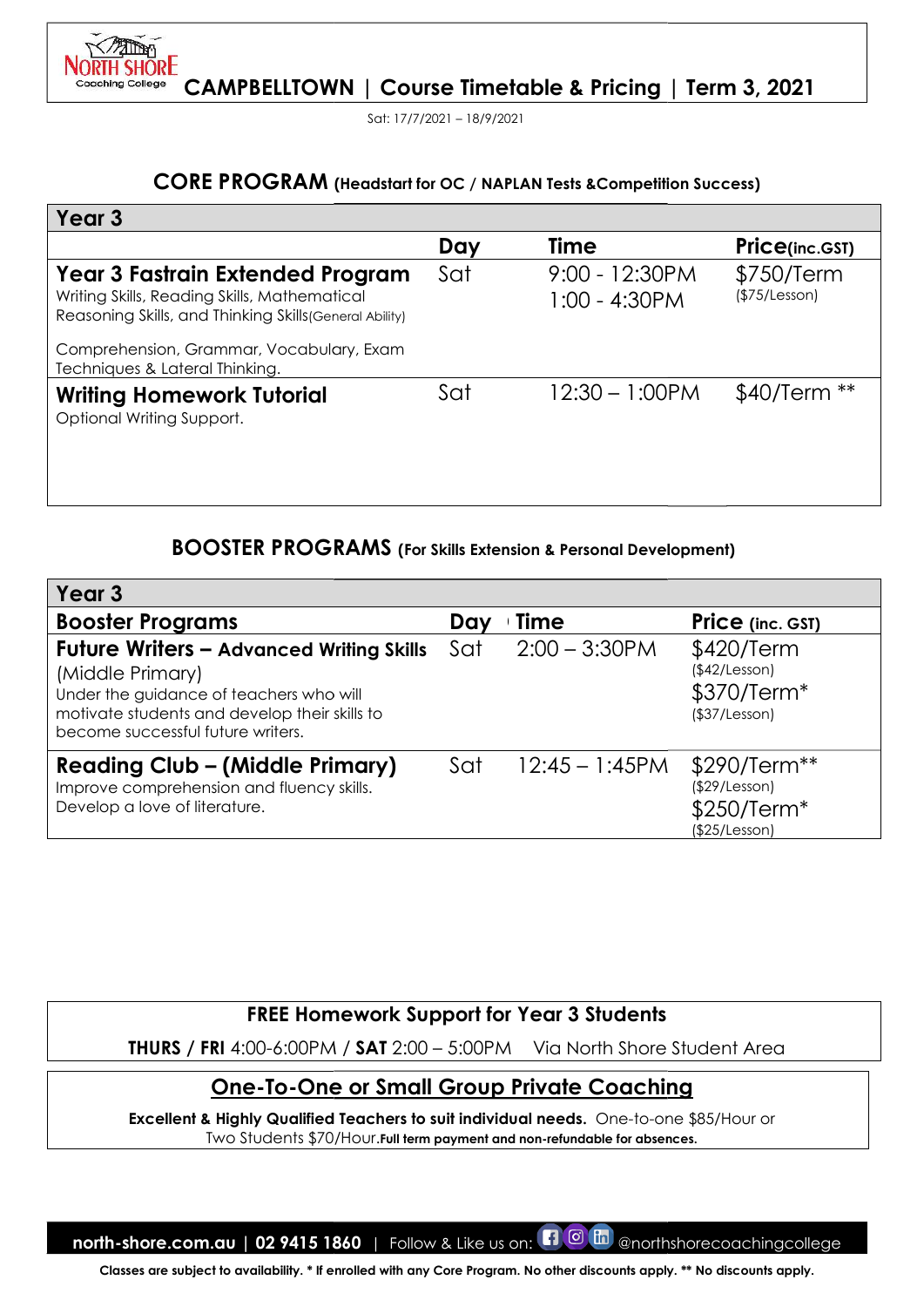

Sat: 17/7/2021 – 18/9/2021

# CORE PROGRAMS(For OC, Scholarship & Competition Success)

| <b>CORE PROGRAMS</b> (For OC, Scholarship & Competition Success)                                                                                                                       |     |                                                  |                                |
|----------------------------------------------------------------------------------------------------------------------------------------------------------------------------------------|-----|--------------------------------------------------|--------------------------------|
| Year 4                                                                                                                                                                                 |     |                                                  |                                |
|                                                                                                                                                                                        | Day | <b>Time</b>                                      | <b>Price(inc. GST)</b>         |
| Year 4 Fastrain Extended Program<br>Writing Skills, Reading Skills, Mathematical<br>Reasoning Skills, and Thinking Skills (General Ability)                                            | Sat | 9:00 - 12:30PM<br>$1:00 - 4:30$ PM               | \$750/Term<br>(\$75/Lesson)    |
| Comprehension, Grammar, Vocabulary, Exam<br>Techniques & Lateral Thinking.                                                                                                             |     |                                                  |                                |
| <b>Writing Homework Tutorial</b><br>Optional Writing Support.                                                                                                                          | Sat | $12:30 - 1:00$ PM                                | $$40/Term **$                  |
| <b>Year 4 Young Achiever Program</b><br>(Selection by Entrance Exam)<br>Writing Skills, Reading Skills, Mathematical<br>Reasoning Skills, and Thinking Skills (General Ability)        | Sat | $9:00 - 12:30PM$                                 | \$750/Term<br>(\$75/Lesson)    |
| Comprehension, Grammar, Vocabulary, Exam<br>Techniques & Lateral Thinking.                                                                                                             |     |                                                  |                                |
| <b>Writing Homework Tutorial</b><br>Optional Writing Support.                                                                                                                          | Sat | $12:30 - 1:00$ PM                                | $$40/Term **$                  |
| <b>BOOSTER PROGRAMS</b> (For Skills Extension & Personal Development)<br>Year 4                                                                                                        |     |                                                  |                                |
| Year 4 OC Final Revision Exam (3 Hours)                                                                                                                                                |     | \$85**<br><b>North Shore Student</b><br>$$65***$ | <b>Non North Shore Student</b> |
|                                                                                                                                                                                        |     | Sat $(17th$ July) $9:30 - 12:30 / 2:00 - 5:00$   |                                |
| north-shore.com.au   02 9415 1860   Follow & Like us on:<br>Classes are subject to availability. * If enrolled with any Core Program. No other discounts apply. ** No discounts apply. |     | <b>10 M</b> @northshorecoachingcollege           |                                |

# BOOSTER PROGRAMS (For Skills Extension & Personal Development)

| Year 4                                  |                                                              |
|-----------------------------------------|--------------------------------------------------------------|
| Year 4 OC Final Revision Exam (3 Hours) | \$85** Non North Shore Student<br>\$65** North Shore Student |
|                                         | Sat (17 <sup>th</sup> July) $9:30 - 12:30 / 2:00 - 5:00$     |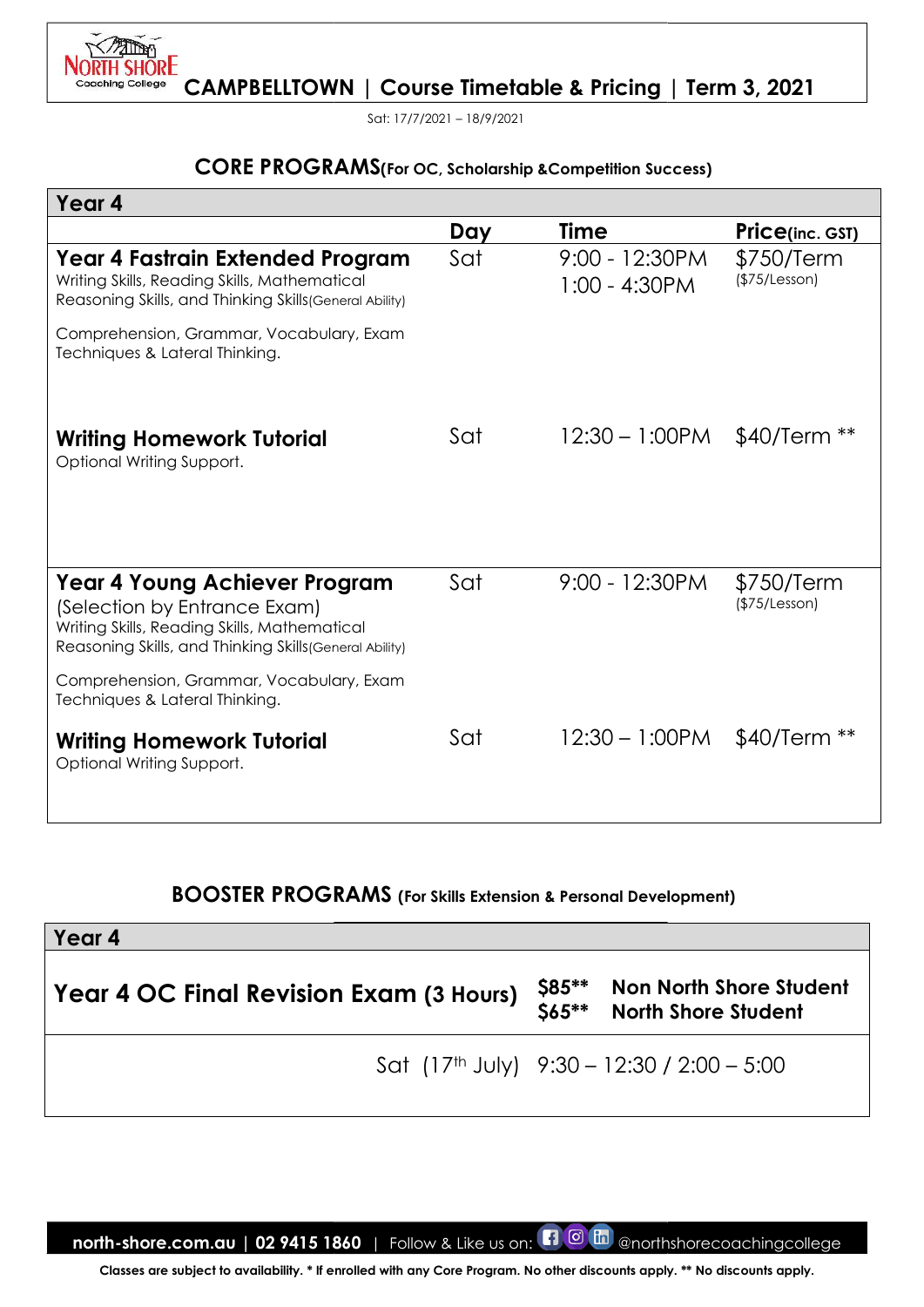

Sat: 17/7/2021 – 18/9/2021

#### **BOOSTER PROGRAMS** (For Skills Extension & Personal Development)

| <b>BOOSTER PROGRAMS</b> (For Skills Extension & Personal Development)                                                                                                                                                     |     |                  |                                                               |
|---------------------------------------------------------------------------------------------------------------------------------------------------------------------------------------------------------------------------|-----|------------------|---------------------------------------------------------------|
| Year 4                                                                                                                                                                                                                    |     |                  |                                                               |
| <b>BOOSTER PROGRAMS</b>                                                                                                                                                                                                   | Day | <b>Time</b>      | <b>Price</b> (inc. GST)                                       |
| <b>Future Writers – Advanced Writing Skills</b> $\text{Sat}$<br>(Middle Primary)                                                                                                                                          |     | $2:00 - 3:30$ PM | \$420/Term<br>(\$42/Lesson)                                   |
| Under the guidance of teachers who will<br>motivate students and develop their skills to<br>become successful future writers.                                                                                             |     |                  | \$370/Term*<br>(\$37/Lesson)                                  |
| <b>Reading Club – (Middle Primary)</b><br>Improve comprehension and fluency skills.<br>Develop a love of literature.                                                                                                      | Sat | $12:45 - 1:45PM$ | \$290/Term**<br>(\$29/Lesson)<br>\$250/Term*<br>(\$25/Lesson) |
| <b>FREE Homework Support for Year 4 Students</b>                                                                                                                                                                          |     |                  |                                                               |
| <b>THURS</b> / FRI 4:00-6:00PM / SAT 2:00 - 5:00PM Via North Shore Student Area                                                                                                                                           |     |                  |                                                               |
| <b>One-To-One or Small Group Private Coaching</b><br>Excellent & Highly Qualified Teachers to suit individual needs. One-to-one \$85/Hour or<br>Two Students \$70/Hour. Full term payment and non-refundable for absences |     |                  |                                                               |
|                                                                                                                                                                                                                           |     |                  |                                                               |
|                                                                                                                                                                                                                           |     |                  |                                                               |
|                                                                                                                                                                                                                           |     |                  |                                                               |
|                                                                                                                                                                                                                           |     |                  |                                                               |
|                                                                                                                                                                                                                           |     |                  |                                                               |
|                                                                                                                                                                                                                           |     |                  |                                                               |
| <b>north-shore.com.au</b>   02 9415 1860   Follow & Like us on: $\blacksquare$ $\blacksquare$ $\blacksquare$                                                                                                              |     |                  | @northshorecoachingcollege                                    |
| Classes are subject to availability. * If enrolled with any Core Program. No other discounts apply. ** No discounts apply.                                                                                                |     |                  |                                                               |

# FREE Homework Support for Year 4 Students

# <u> One-To-One or Small Group Private Coaching</u>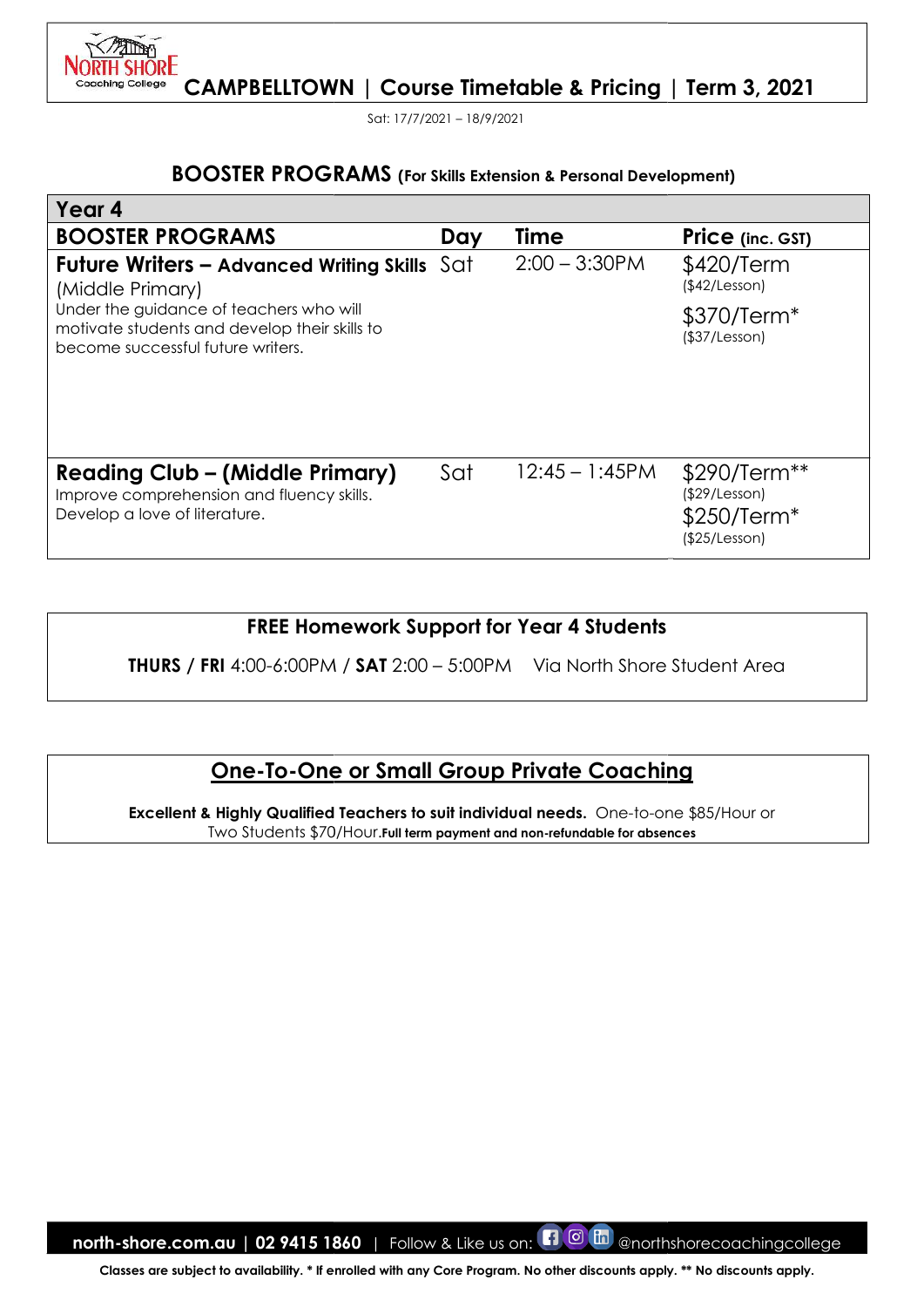

Sat: 17/7/2021 – 18/9/2021

#### (Headstart for Selective Schools, Schools, Scholarship Exams/ NAPLAN Tests & Competition Competition Success)

| (Headstart for Selective Schools, Scholarship Exams/NAPLAN Tests & Competition Success)                                                                                                                                                                                             |     |                                   |                                                              |
|-------------------------------------------------------------------------------------------------------------------------------------------------------------------------------------------------------------------------------------------------------------------------------------|-----|-----------------------------------|--------------------------------------------------------------|
| Year 5                                                                                                                                                                                                                                                                              |     |                                   |                                                              |
|                                                                                                                                                                                                                                                                                     | Day | <b>Time</b>                       | <b>Price(inc. GST)</b>                                       |
| Year 5 Fastrain Extended Program<br>Writing Skills, Reading Skills, Mathematical<br>Reasoning Skills, and Thinking Skills (General Ability)                                                                                                                                         | Sat | 9:00 - 1:00PM<br>$1:00 - 5:00$ PM | \$800/Term<br>(\$80/Lesson)                                  |
| Comprehension, Grammar, Vocabulary, Exam<br>Techniques & Lateral Thinking.                                                                                                                                                                                                          |     |                                   |                                                              |
| <b>Writing Homework Tutorial</b><br>Optional Writing Support.                                                                                                                                                                                                                       | Sat | $1:00 - 1:30$ PM                  | \$40/Term **                                                 |
| Year 5 High Achiever Program<br>(Selection by Entrance Exam)<br>Writing Skills, Reading Skills, Mathematical<br>Reasoning Skills, and Thinking Skills (General Ability)                                                                                                             | Sat | $9:00 - 1:00PM$                   | \$800/Term<br>(\$80/Lesson)                                  |
| Comprehension, Grammar, Vocabulary, Exam<br>Techniques & Lateral Thinking.                                                                                                                                                                                                          |     |                                   |                                                              |
| <b>BOOSTER PROGRAMS</b> (For Skills Extension & Personal Development)                                                                                                                                                                                                               |     |                                   |                                                              |
| Year <sub>5</sub>                                                                                                                                                                                                                                                                   |     |                                   |                                                              |
| <b>BOOSTER PROGRAMS</b>                                                                                                                                                                                                                                                             | Day | <b>Time</b>                       | Price (inc. GST)                                             |
| <b>Year 5 Exam Preparation Program</b><br>2 full length test papers (either Mathematical<br>Reasoning Skills or Thinking Skills(GA) or (Reading<br>Skills or Writing Skills Test), followed by thorough<br>explanation of most difficult questions.<br>(Must bring your own device) | Sat | $2:00 - 5:00$ PM                  | \$770/Term<br>(\$77/Lesson)<br>\$670/Term*<br>$($7/Lesson)*$ |
| <b>Future Writers – Advanced Writing</b><br><b>Skills</b><br>(Senior Primary)<br>Under the guidance of teachers who will<br>motivate students and develop their skills to<br>become successful future writers.                                                                      | Sat | $2:00 - 3:30$ PM                  | \$420/Term<br>(\$42/Lesson)<br>\$370/Term*<br>(\$37/Lesson)  |
| <b>FREE Homework Support for Year 5 Students</b>                                                                                                                                                                                                                                    |     |                                   |                                                              |
|                                                                                                                                                                                                                                                                                     |     |                                   |                                                              |

#### BOOSTER PROGRAMS (For Skills Extension & Personal Development)

| Year 5                                                                                                                                                                                                         |     |                  |                                                                         |
|----------------------------------------------------------------------------------------------------------------------------------------------------------------------------------------------------------------|-----|------------------|-------------------------------------------------------------------------|
| <b>BOOSTER PROGRAMS</b>                                                                                                                                                                                        | Day | <b>Time</b>      | <b>Price</b> (inc. GST)                                                 |
| <b>Year 5 Exam Preparation Program</b><br>2 full length test papers (either Mathematical<br>Reasoning Skills or Thinking Skills(GA) or (Reading                                                                | Sat | $2:00 - 5:00$ PM | \$770/Term<br>(\$77/Lesson)                                             |
| Skills or Writing Skills Test), followed by thorough<br>explanation of most difficult questions.                                                                                                               |     |                  | \$670/Term <sup>*</sup><br>$($7/Lesson)*$                               |
| (Must bring your own device)                                                                                                                                                                                   |     |                  |                                                                         |
| <b>Future Writers - Advanced Writing</b><br><b>Skills</b><br>(Senior Primary)<br>Under the guidance of teachers who will<br>motivate students and develop their skills to<br>become successful future writers. | Sat | $2:00 - 3:30$ PM | \$420/Term<br>(\$42/Lesson)<br>\$370/Term <sup>*</sup><br>(\$37/Lesson) |

# FREE Homework Support for Support for Year 5 Students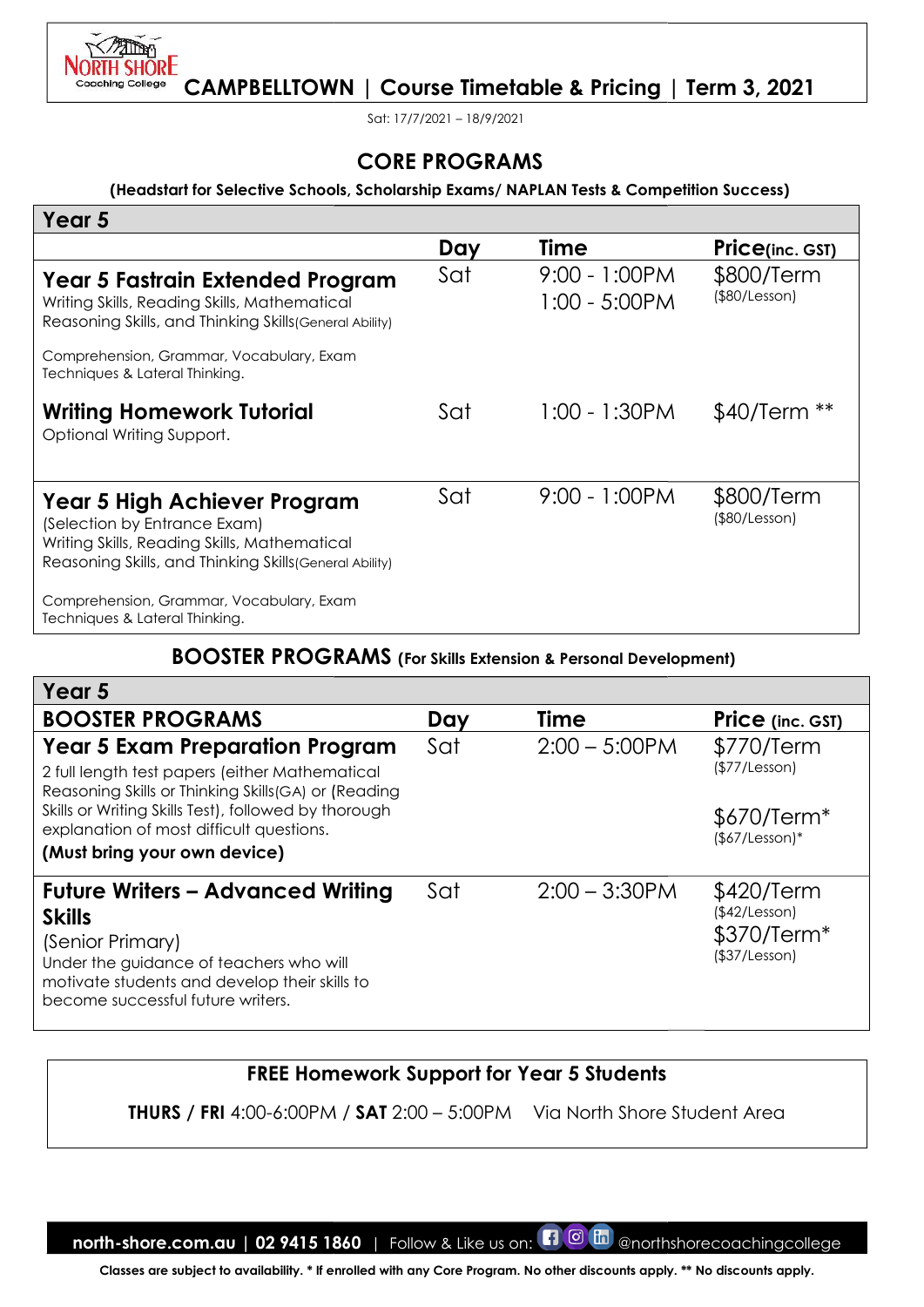

Sat: 17/7/2021 – 18/9/2021

#### CORE PROGRAMS (Headstart for High School & Competition Success)

| Year 6                                                                                                |     |                                      |                             |
|-------------------------------------------------------------------------------------------------------|-----|--------------------------------------|-----------------------------|
|                                                                                                       | Day | <b>Time</b>                          | <b>Price</b> (inc. GST)     |
| Year 6 Headstart High School<br>Program<br>(Writing Skills, English, Maths, Science)                  | Sat | $9:00 - 12:30PM$<br>$1:00 - 4:30$ PM | \$760/Term<br>(\$76/Lesson) |
| Comprehension, Grammar, Vocabulary, Maths &<br>Lateral Thinking with stimulating Science experiments. |     |                                      |                             |

#### BOOSTER PROGRAMS (For Skills Extension & Personal Development)

| <b>CORE PROGRAMS</b> (Headstart for High School & Competition Success)                                                                                                                                                                                                                                                         |     |                                   |                                                                     |
|--------------------------------------------------------------------------------------------------------------------------------------------------------------------------------------------------------------------------------------------------------------------------------------------------------------------------------|-----|-----------------------------------|---------------------------------------------------------------------|
| Year 6                                                                                                                                                                                                                                                                                                                         |     |                                   |                                                                     |
|                                                                                                                                                                                                                                                                                                                                | Day | <b>Time</b>                       | <b>Price</b> (inc. GST)                                             |
| Year 6 Headstart High School<br>Program<br>(Writing Skills, English, Maths, Science)                                                                                                                                                                                                                                           | Sat | 9:00 - 12:30PM<br>$1:00 - 4:30PM$ | \$760/Term<br>(\$76/Lesson)                                         |
| Comprehension, Grammar, Vocabulary, Maths &<br>Lateral Thinking with stimulating Science experiments.                                                                                                                                                                                                                          |     |                                   |                                                                     |
| <b>BOOSTER PROGRAMS</b> (For Skills Extension & Personal Development)                                                                                                                                                                                                                                                          |     |                                   |                                                                     |
| Year 6                                                                                                                                                                                                                                                                                                                         |     |                                   |                                                                     |
| <b>BOOSTER PROGRAMS</b>                                                                                                                                                                                                                                                                                                        | Day | <b>Time</b>                       | <b>Price</b> (inc. GST)                                             |
| <b>Future Writers - Advanced Writing</b><br><b>Skills</b><br>(Senior Primary)<br>Under the guidance of teachers who will motivate<br>students and develop their skills to become<br>successful future writers.                                                                                                                 | Sat | $2:00 - 3:30$ PM                  | \$420/Term<br>(\$42/Lesson)<br>\$370/Term*<br>(\$37/Lesson)         |
| <b>Future Mathematicians</b><br>Students are taught special techniques in<br>solving complex Maths problems.                                                                                                                                                                                                                   | Sat | $1:30 - 2:30$ PM                  | \$380/Term**<br>$($ \$38/Lesson $)$<br>\$330/Term*<br>(\$33/Lesson) |
| <b>FREE Homework Support for Year 6 Students</b><br>THURS / FRI 4:00-6:00PM / SAT 2:00 - 5:00PM<br><u> One-To-One or Small Group Private Coaching</u><br>Excellent & Highly Qualified Teachers to suit individual needs. One-to-one \$85/Hour or<br>Two Students \$70/Hour. Full term payment and non-refundable for absences. |     | Via North Shore Student Area      |                                                                     |

# FREE Homework Support for Support for Year 6 Students

# One-To-One or Small Group Private Coaching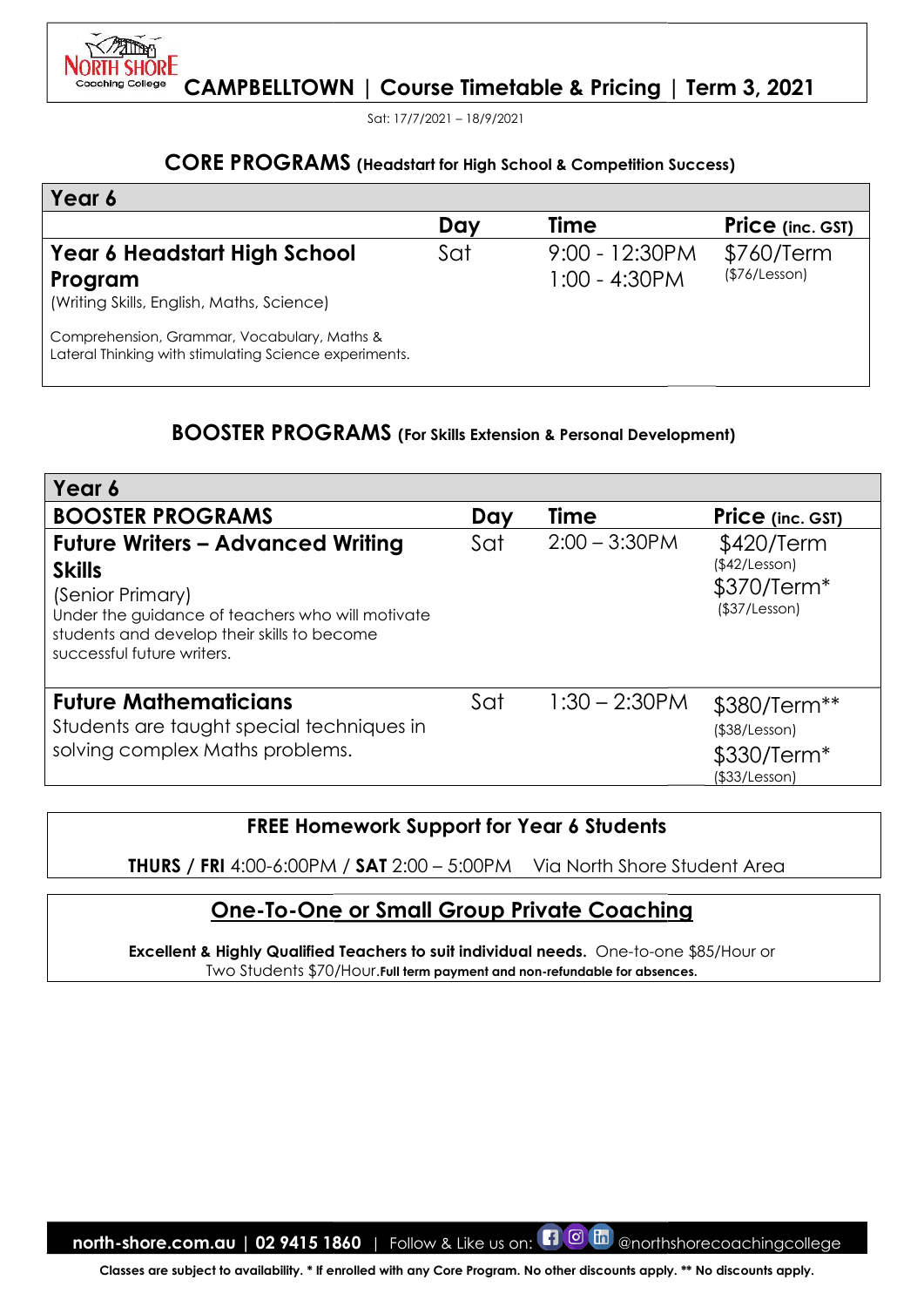

Sat: 17/7/2021 – 18/9/2021

# CORE PROGRAMS (For High School Success)

| Year <sub>7</sub>                                                                                                                                                                                     |     |                                                                                                                                                      |                                                                                         |
|-------------------------------------------------------------------------------------------------------------------------------------------------------------------------------------------------------|-----|------------------------------------------------------------------------------------------------------------------------------------------------------|-----------------------------------------------------------------------------------------|
|                                                                                                                                                                                                       | Day | <b>Time</b>                                                                                                                                          | <b>Price(inc. GST)</b>                                                                  |
| <b>Year 7 Fastcoach</b><br>Program<br>(English, Maths, Science)<br>Including Essay and Genre Writing.                                                                                                 | Sat | $9:00 - 12:30PM$                                                                                                                                     | \$760/Term<br>(\$76/Lesson)                                                             |
| <b>Year 7 English &amp; Maths</b><br>Including Essay and Genre Writing.                                                                                                                               | Sat | $9:30 - 12:30$ PM                                                                                                                                    | \$700/Term<br>(\$70/Lesson)                                                             |
| <b>Year 7 Maths &amp; Science</b>                                                                                                                                                                     | Sat | $9:00 - 11:00AM / 3:30 - 5:30PM$                                                                                                                     | \$530/Term<br>(\$53/Lesson)                                                             |
| Year 7 English<br>Including Essay and Genre Writing.                                                                                                                                                  | Sat | 11:00 - 12:30PM / 2:00-3:30PM                                                                                                                        | \$420/Term<br>(\$42/Lesson)                                                             |
| <b>Year 7 Maths</b>                                                                                                                                                                                   | Sat | $9:30 - 11:00PM$ / $3:30 - 5:00PM$                                                                                                                   | \$420/Term<br>(\$42/Lesson)                                                             |
|                                                                                                                                                                                                       |     | <b>BOOSTER PROGRAMS</b> (For Skills Extension & Personal Development)                                                                                |                                                                                         |
| <b>Booster Programs</b>                                                                                                                                                                               |     | Time<br>Day                                                                                                                                          | <b>Price</b> (inc. GST)                                                                 |
| <b>Future Writers - Advanced Writing</b><br><b>Skills</b> (Junior High)<br>Under the guidance of teachers who will motivate students and<br>develop their skills to become successful future writers. |     | $2:00 - 3:30$ PM<br>Sat                                                                                                                              | \$440/Term<br>(\$44/Lesson)<br>\$390/Term <sup>*</sup><br>$($ \$39/Lesson $)$           |
| <b>Future Mathematicians</b><br>Students are taught special techniques in<br>solving complex Maths problems.                                                                                          |     | $1:00 - 2:00$ PM<br>Sat                                                                                                                              | \$380/Term**<br>(\$38/Lesson)<br>\$330/Term <sup>*</sup><br>(\$33/Lesson)               |
|                                                                                                                                                                                                       |     | FREE Homework Support for Year 7 Students (English/Maths/Science)<br><b>THURS / FRI</b> 4:00-6:00PM / SAT 2:00 - 5:00PM Via North Shore Student Area |                                                                                         |
|                                                                                                                                                                                                       |     | <b>One-To-One or Small Group Private Coaching</b>                                                                                                    | Excellent & Highly Qualified Teachers to suit individual needs. One-to-one \$90/Hour or |

# BOOSTER PROGRAMS (For Skills Extension & Personal Development)

| <b>Booster Programs</b>                                                                                                                                                                               | Day | <b>Time</b>      | <b>Price</b> (inc. GST)                                           |
|-------------------------------------------------------------------------------------------------------------------------------------------------------------------------------------------------------|-----|------------------|-------------------------------------------------------------------|
| <b>Future Writers - Advanced Writing</b><br><b>Skills</b> (Junior High)<br>Under the guidance of teachers who will motivate students and<br>develop their skills to become successful future writers. | Sat | $2:00 - 3:30$ PM | \$440/Term<br>(\$44/Lesson)<br>\$390/Term*<br>$($ \$39/Lesson $)$ |
| <b>Future Mathematicians</b><br>Students are taught special techniques in<br>solving complex Maths problems.                                                                                          | Sat | $1:00 - 2:00$ PM | \$380/Term**<br>(\$38/Lesson)<br>\$330/Term*<br>(\$33/Lesson)     |

# <u> One-To-One or Small Group Private Coaching</u>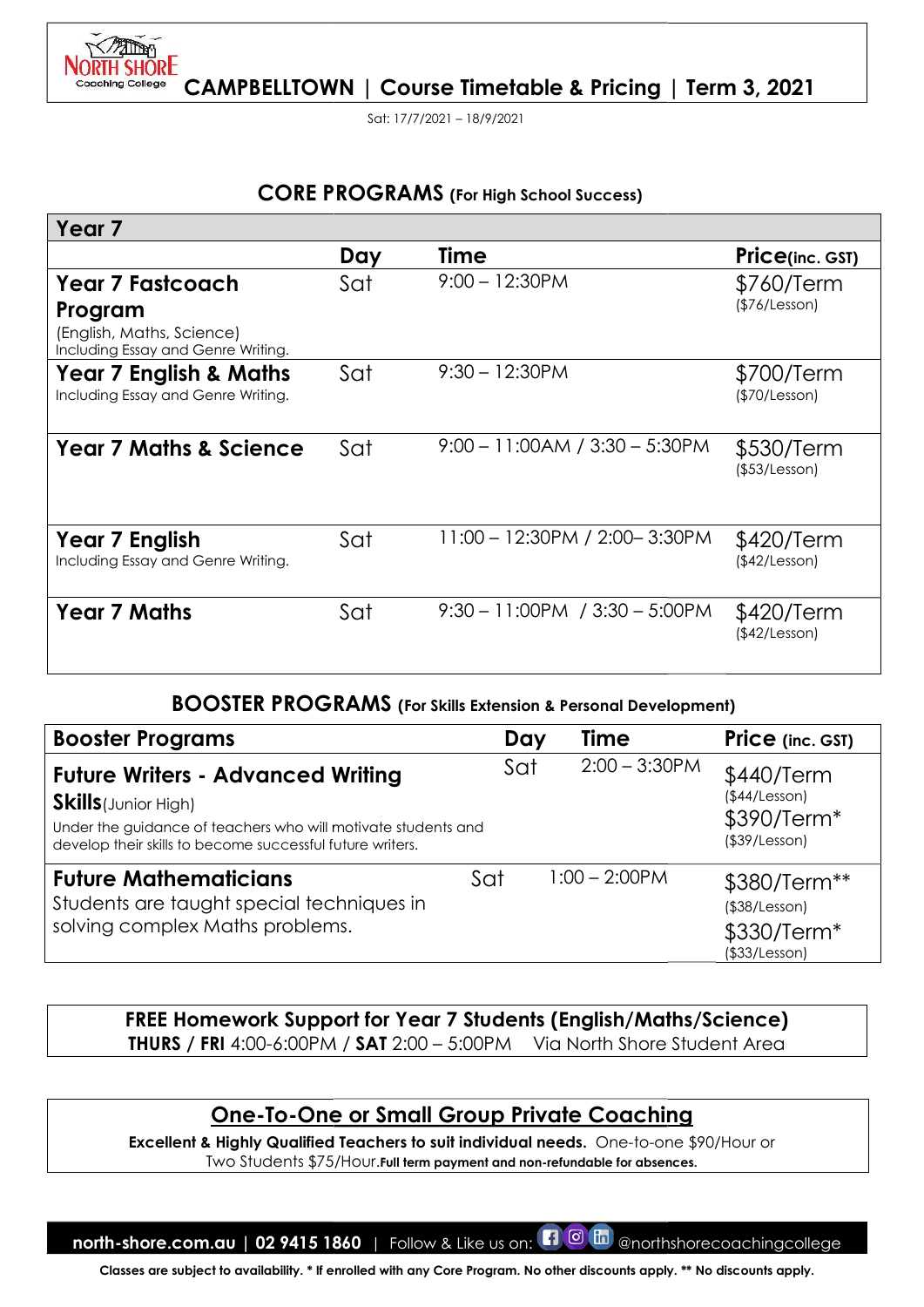

Sat: 17/7/2021 – 18/9/2021

# CORE PROGRAMS (For High School Success)

|                                                                                                                                                                                                   |     | <b>CORE PROGRAMS</b> (For High School Success)                                                                                                                                                                                                                                                                                                                                     |                                                                                 |
|---------------------------------------------------------------------------------------------------------------------------------------------------------------------------------------------------|-----|------------------------------------------------------------------------------------------------------------------------------------------------------------------------------------------------------------------------------------------------------------------------------------------------------------------------------------------------------------------------------------|---------------------------------------------------------------------------------|
| Year 8                                                                                                                                                                                            |     |                                                                                                                                                                                                                                                                                                                                                                                    |                                                                                 |
|                                                                                                                                                                                                   | Day | Time                                                                                                                                                                                                                                                                                                                                                                               | <b>Price</b> (inc. GST)                                                         |
| <b>Year 8 Fastcoach</b><br>Program<br>(English, Maths, Science)<br>Including Essay and Genre Writing.                                                                                             | Sat | $9:00 - 12:30$ PM                                                                                                                                                                                                                                                                                                                                                                  | \$760/Term<br>(\$76/Lesson)                                                     |
| Year 8 English & Maths<br>Including Essay and Genre Writing.                                                                                                                                      | Sat | $9:30 - 12:30PM$                                                                                                                                                                                                                                                                                                                                                                   | \$700/Term<br>(\$70/Lesson)                                                     |
| <b>Year 8 English &amp; Science</b>                                                                                                                                                               | Sat | $9:00 - 11:00AM$                                                                                                                                                                                                                                                                                                                                                                   | \$530/Term<br>(\$53/Lesson)                                                     |
| <b>Year 8 Maths</b><br>Including Essay and Genre Writing.                                                                                                                                         | Sat | $11:00 - 12:30PM$                                                                                                                                                                                                                                                                                                                                                                  | \$420/Term<br>(\$42/Lesson)                                                     |
| <b>Year 8 English</b>                                                                                                                                                                             | Sat | $9:30 - 11:00AM$                                                                                                                                                                                                                                                                                                                                                                   | \$420/Term<br>(\$42/Lesson)                                                     |
|                                                                                                                                                                                                   |     | <b>BOOSTER PROGRAMS</b> (For Skills Extension & Personal Development)                                                                                                                                                                                                                                                                                                              |                                                                                 |
| <b>Booster Programs</b>                                                                                                                                                                           |     | Time<br>Day                                                                                                                                                                                                                                                                                                                                                                        | Price (inc. GST)                                                                |
| <b>Future Writers - Advanced Writing Skills</b><br>(Junior High)<br>Under the guidance of teachers who will motivate<br>students and develop their skills to become successful<br>future writers. |     | $2:00 - 3:30$ PM<br>Sat                                                                                                                                                                                                                                                                                                                                                            | \$440/Term<br>(\$44/Lesson)<br>\$390/Term*<br>$($ \$39/Lesson $)$               |
| <b>Future Mathematicians</b><br>Students are taught special techniques in<br>solving complex Maths problems.                                                                                      |     | $1:00 - 2:00$ PM<br>Sat                                                                                                                                                                                                                                                                                                                                                            | \$380/Term**<br>$($ \$38/Lesson $)$<br>\$330/Term <sup>*</sup><br>(\$33/Lesson) |
|                                                                                                                                                                                                   |     | FREE Homework Support for Year 8 Students (English/Maths/Science)<br><b>THURS / FRI</b> 4:00-6:00PM / SAT 2:00 - 5:00PM Via North Shore Student Area<br><u>One-To-One or Small Group Private Coaching</u><br>Excellent & Highly Qualified Teachers to suit individual needs. One-to-one \$90/Hour or<br>Two Students \$75/Hour. Full term payment and non-refundable for absences. |                                                                                 |
|                                                                                                                                                                                                   |     |                                                                                                                                                                                                                                                                                                                                                                                    |                                                                                 |
| north-shore.com.au   02 9415 1860   Follow & Like us on:                                                                                                                                          |     | ပြ<br><b>lin</b>                                                                                                                                                                                                                                                                                                                                                                   | @northshorecoachingcollege                                                      |

#### BOOSTER PROGRAMS (For Skills Extension & Personal Development)

| <b>Booster Programs</b>                                                                                                                                                                           | Day | Time             | Price (inc. GST)                                              |
|---------------------------------------------------------------------------------------------------------------------------------------------------------------------------------------------------|-----|------------------|---------------------------------------------------------------|
| <b>Future Writers - Advanced Writing Skills</b><br>(Junior High)<br>Under the guidance of teachers who will motivate<br>students and develop their skills to become successful<br>future writers. | Sat | $2:00 - 3:30$ PM | \$440/Term<br>(\$44/Lesson)<br>\$390/Term*<br>(\$39/Lesson)   |
| <b>Future Mathematicians</b><br>Students are taught special techniques in<br>solving complex Maths problems.                                                                                      | Sat | $1:00 - 2:00$ PM | \$380/Term**<br>(\$38/Lesson)<br>\$330/Term*<br>(\$33/Lesson) |

# FREE Homework Support for Year 8 Students (English/Maths/Science) <code>THURS</code> / FRI 4:00-6:00PM / SAT 2:00 – 5:00PM  $\;$  Via North Shore Student Area

# One-To-One or Small Group Private Coaching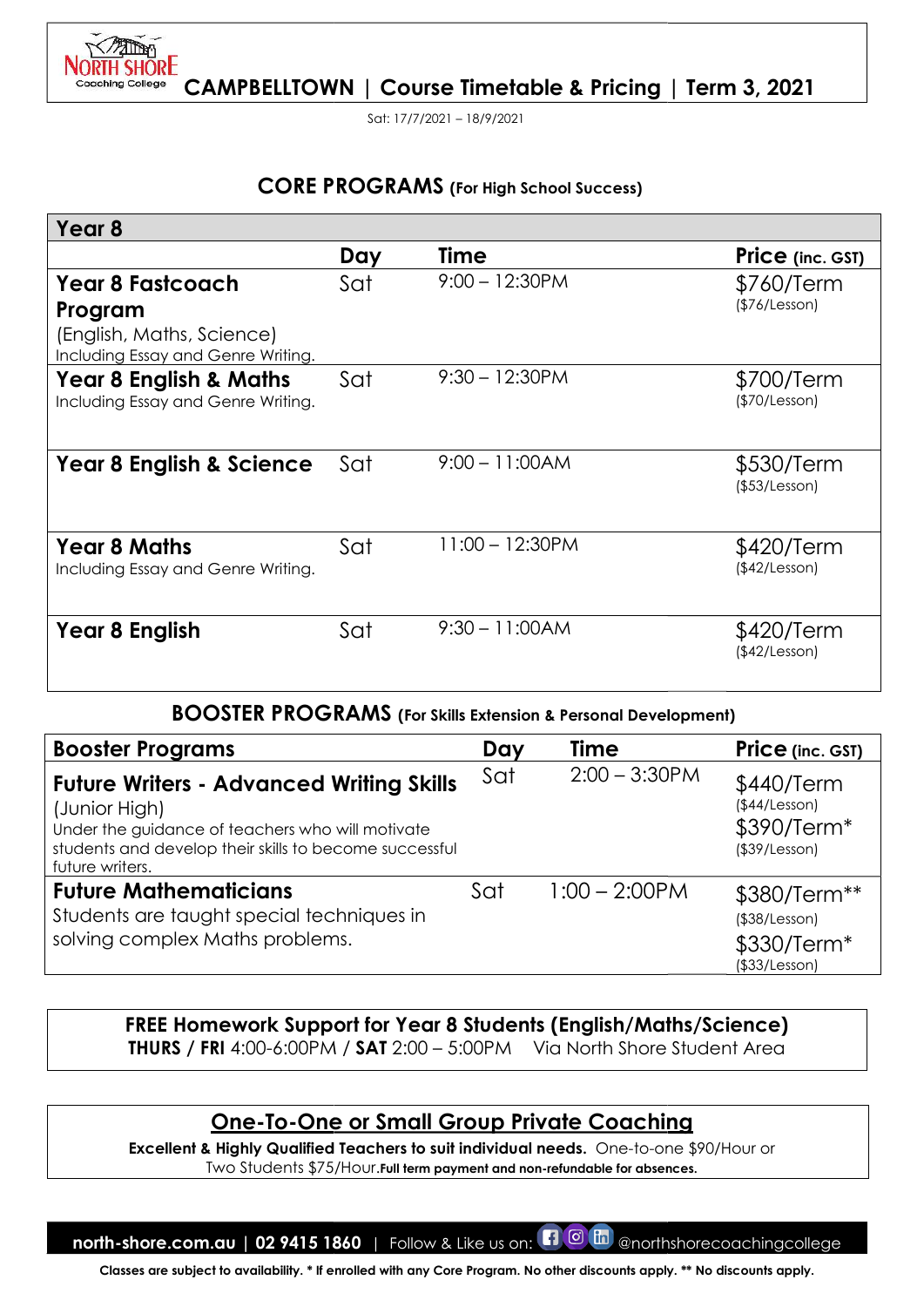

Sat: 17/7/2021 – 18/9/2021

# CORE PROGRAMS (For High School Success)

|                                                                                                                                                                                                |     | <b>CORE PROGRAMS</b> (For High School Success) |     |                                                                          |                                   |
|------------------------------------------------------------------------------------------------------------------------------------------------------------------------------------------------|-----|------------------------------------------------|-----|--------------------------------------------------------------------------|-----------------------------------|
| Year 9                                                                                                                                                                                         |     |                                                |     |                                                                          |                                   |
|                                                                                                                                                                                                | Day | <b>Time</b>                                    |     |                                                                          | Price (inc.GST)                   |
| <b>Year 9 Fastcoach</b><br>Program<br>(English, Maths, Science)<br>Including Essay and Genre<br>Writing.                                                                                       | Sat | $9:30 - 1:30$ PM                               |     |                                                                          | \$800/Term<br>(\$80/Lesson)       |
| Year 9 English & Maths<br>Including Essay and Genre<br>Writing.                                                                                                                                | Sat | $9:30 - 12:30PM$                               |     |                                                                          | \$730/Term<br>(\$73/Lesson)       |
| Year 9 English / Science                                                                                                                                                                       | Sat | $11:00 - 1:30$ PM                              |     |                                                                          | \$630/Term<br>(\$63/Lesson)       |
| <b>Year 9 Maths</b><br>Including Essay and Genre<br>Writing.                                                                                                                                   | Sat | $9:30 - 11:00AM$                               |     |                                                                          | \$430/Term<br>(\$43/Lesson)       |
| Year 9 English                                                                                                                                                                                 | Sat | $11:00 - 12:30PM$                              |     |                                                                          | \$430/Term<br>(\$43/Lesson)       |
| <b>Year 9 Science</b>                                                                                                                                                                          | Sat | $12:30 - 1:30$ PM                              |     |                                                                          | \$310/Term<br>$($ \$31/Lesson $)$ |
| <b>BOOSTER PROGRAMS</b> (For Skills Extension & Personal Development)                                                                                                                          |     |                                                |     |                                                                          |                                   |
| <b>Booster Programs</b>                                                                                                                                                                        |     |                                                | Day | <b>Time</b>                                                              | Price (inc. GST)                  |
| <b>Future Writers - Advanced Writing Skills</b><br>(Senior High)<br>Under the guidance of teachers who will motivate students<br>and develop their skills to become successful future writers. |     |                                                | Sat | $3:30 - 5:00$ PM                                                         | \$490/Term<br>$($ \$49/Lesson $)$ |
| The Academy Extension Reading Group<br>Intellectually Absorbing Text to develop essential thinking,<br>reading & writing skills.<br>Suitable for students aiming for HSC English Success.      |     |                                                | Sat | $1:00 - 2:00$ PM                                                         | \$460/Term<br>(\$46/Lesson)       |
|                                                                                                                                                                                                |     |                                                |     | <b>FREE Homework Support for Year 9 Students (English/Maths/Science)</b> |                                   |

#### BOOSTER PROGRAMS (For Skills Extension & Personal Development)

| <b>Booster Programs</b>                                                                                                                                                                        | Day | Time             | <b>Price</b> (inc. GST)           |
|------------------------------------------------------------------------------------------------------------------------------------------------------------------------------------------------|-----|------------------|-----------------------------------|
| <b>Future Writers - Advanced Writing Skills</b><br>(Senior High)<br>Under the guidance of teachers who will motivate students<br>and develop their skills to become successful future writers. | Sat | $3:30 - 5:00$ PM | \$490/Term<br>$($ \$49/Lesson $)$ |
| The Academy Extension Reading Group<br>Intellectually Absorbing Text to develop essential thinking,<br>reading & writing skills.<br>Suitable for students aiming for HSC English Success.      | Sat | $1:00 - 2:00$ PM | \$460/Term<br>(\$46/Lesson)       |

#### FREE Homework Support for Year 9 Students (English/Maths/Science) <code>THURS</code> / FRI 4:00-6:00PM / SAT 2:00 – 5:00PM  $\;$  Via North Shore Student Area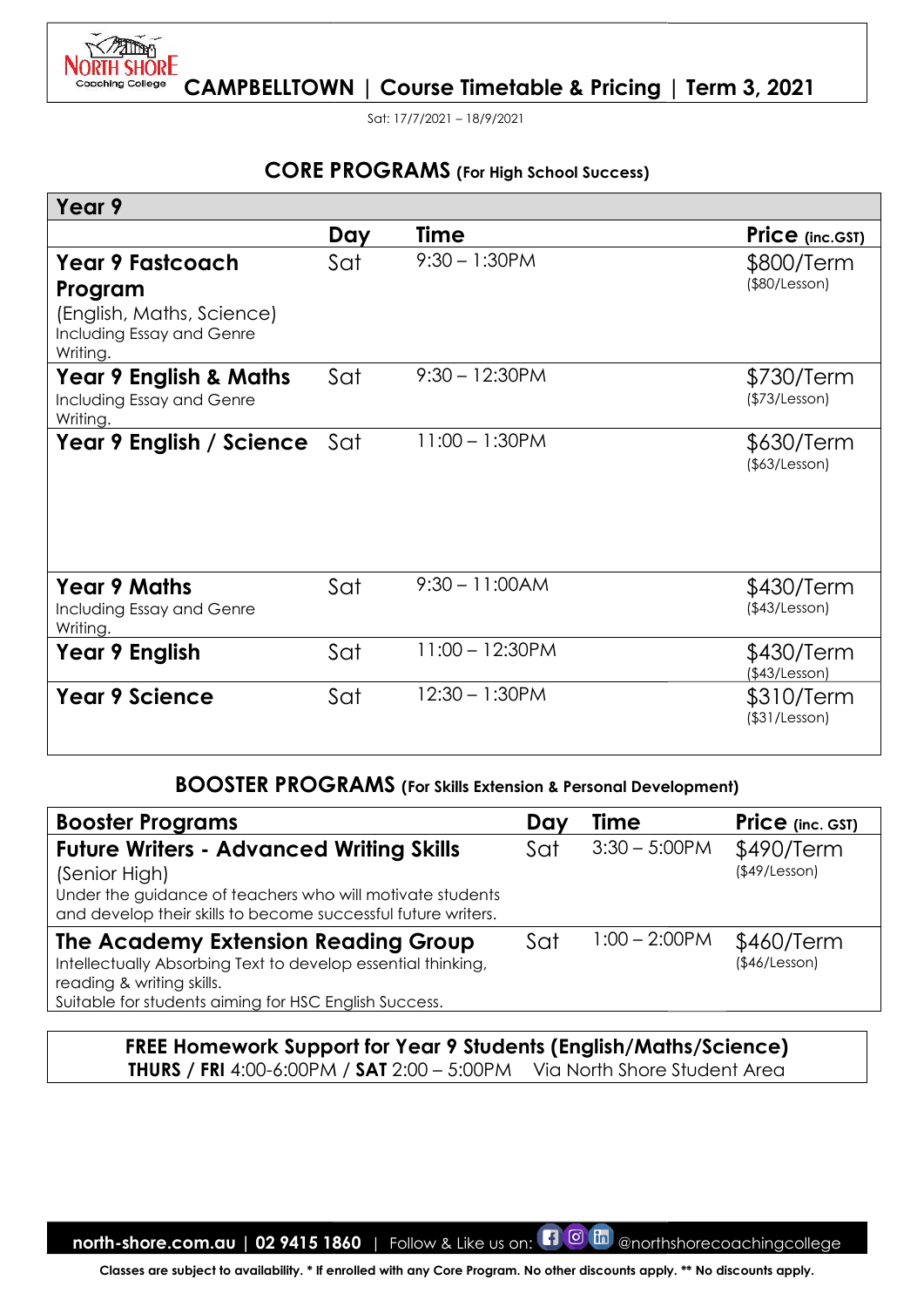

Sat: 17/7/2021 – 18/9/2021

# CORE PROGRAMS (For High School Success)

|                                                                                                                                                                                                |     |             |     | <b>CORE PROGRAMS</b> (For High School Success)                                                                                               |                                   |
|------------------------------------------------------------------------------------------------------------------------------------------------------------------------------------------------|-----|-------------|-----|----------------------------------------------------------------------------------------------------------------------------------------------|-----------------------------------|
| Year 10                                                                                                                                                                                        |     |             |     |                                                                                                                                              |                                   |
|                                                                                                                                                                                                | Day | <b>Time</b> |     |                                                                                                                                              | Price(inc. GST)                   |
| <b>Year 10 Fastcoach</b><br>Program<br>(English, Maths, Science)<br>Including Essay and Genre Writing.                                                                                         | Sat |             |     | 9:30 - 1:30PM /2:00-6:00PM                                                                                                                   | \$800/Term<br>$($ \$80/Lesson $)$ |
| <b>Year 10 English &amp; Maths</b><br>Including Essay and Genre Writing.                                                                                                                       | Sat |             |     | 9:30 - 12:30PM / 2:00-5:00PM                                                                                                                 | \$730/Term<br>(\$73/Lesson)       |
| <b>Year 10 Maths&amp; Science</b>                                                                                                                                                              | Sat |             |     | 11:00 - 1:30PM / 3:30-6:00PM                                                                                                                 | \$630/Term<br>$($ \$63/Lesson $)$ |
| Year 10 English<br>Including Essay and Genre Writing.                                                                                                                                          | Sat |             |     | $9:30 - 11:00AM / 2:00 - 3:30PM$                                                                                                             | \$430/Term<br>(\$43/Lesson)       |
| <b>Year 10 Maths</b>                                                                                                                                                                           | Sat |             |     | 11:00 - 12:30PM / 3:30 - 5:00PM                                                                                                              | \$430/Term<br>(\$43/Lesson)       |
| <b>Year 10 Science</b>                                                                                                                                                                         | Sat |             |     | 12:30 - 1:30PM / 5:00 - 6:00PM                                                                                                               | \$310/Term<br>$($ \$31/Lesson $)$ |
| <b>BOOSTER PROGRAMS</b> (For Skills Extension & Personal Development)                                                                                                                          |     |             |     |                                                                                                                                              |                                   |
| <b>Booster Programs</b>                                                                                                                                                                        |     |             | Day | Time                                                                                                                                         | Price (inc. GST)                  |
| <b>Future Writers - Advanced Writing Skills</b><br>(Senior High)<br>Under the guidance of teachers who will motivate students<br>and develop their skills to become successful future writers. |     |             | Sat | $3:30 - 5:00$ PM                                                                                                                             | \$490/Term<br>(\$49/Lesson)       |
| The Academy Extension ReadingGroup<br>Intellectually Absorbing Text to develop essential thinking,<br>reading & writing skills.<br>Suitable for students aiming for HSC English Success.       |     |             | Sat | $1:00 - 2:00$ PM                                                                                                                             | \$460/Term<br>(\$46/Lesson)       |
| FREE Homework Support for Year 10 Students (English/Maths/Science)<br><b>THURS / FRI 4:00-6:00PM / SAT 2:00 - 5:00PM</b>                                                                       |     |             |     | Via North Shore Student Area                                                                                                                 |                                   |
|                                                                                                                                                                                                |     |             |     | <b>One-To-One or Small Group Private Coaching</b><br>Excellent & Highly Qualified Teachers to suit individual needs. One-to-one \$90/Hour or |                                   |

#### BOOSTER PROGRAMS PROGRAMS (For Skills Extension & Personal Development)

| <b>Booster Programs</b>                                                                                                                                                                        | Day | <b>Time</b>      | Price (inc. GST)            |
|------------------------------------------------------------------------------------------------------------------------------------------------------------------------------------------------|-----|------------------|-----------------------------|
| <b>Future Writers - Advanced Writing Skills</b><br>(Senior High)<br>Under the guidance of teachers who will motivate students<br>and develop their skills to become successful future writers. | Sat | $3:30 - 5:00$ PM | \$490/Term<br>(\$49/Lesson) |
| The Academy Extension Reading Group<br>Intellectually Absorbing Text to develop essential thinking,<br>reading & writing skills.                                                               | Sat | $1:00 - 2:00$ PM | \$460/Term<br>(\$46/Lesson) |
| Suitable for students aiming for HSC English Success.                                                                                                                                          |     |                  |                             |

# FREE Homework Support for Year 10 Students (English/Maths/Science) (English/Maths/Science) <code>THURS</code> / FRI 4:00-6:00PM / SAT 2:00 – 5:00PM  $\;$  Via North Shore Student Area

# One-To-One or Small Group Private Coaching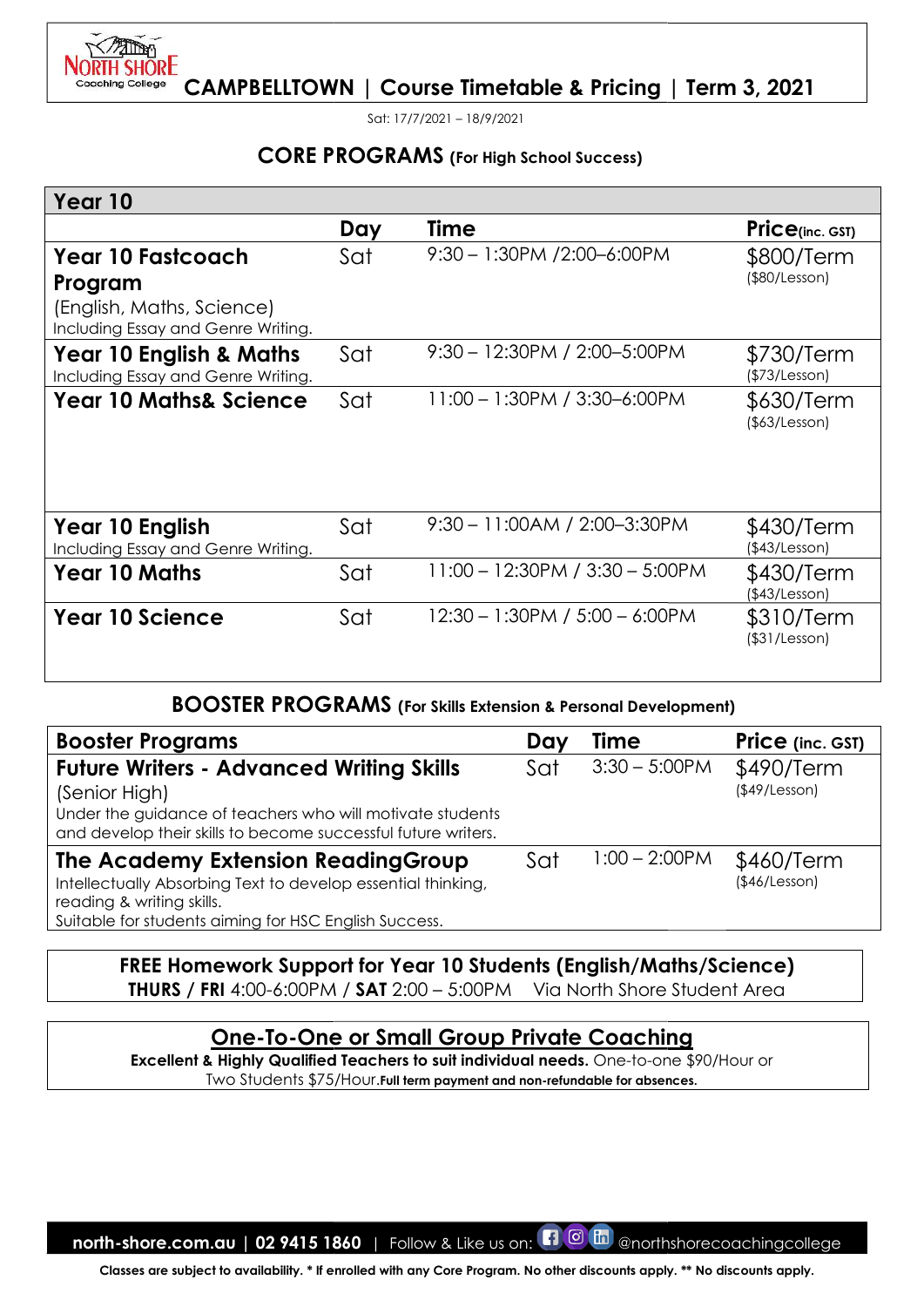

Sat: 17/7/2021 – 18/9/2021

#### SUBJECTS (For Year 11 HSC Success - Preparation for HSC Success)

| Year 11                                        |     |                                                                                                                                                                                                                             |                                   |
|------------------------------------------------|-----|-----------------------------------------------------------------------------------------------------------------------------------------------------------------------------------------------------------------------------|-----------------------------------|
|                                                | Day | Time                                                                                                                                                                                                                        | Price (inc. GST)                  |
| <b>MATHS</b>                                   |     |                                                                                                                                                                                                                             |                                   |
| <b>Year 11 Maths</b><br>(Standard - 2U)        | Sat | $11:00 - 1:00$ PM                                                                                                                                                                                                           | \$580/Term<br>(\$58/Lesson)       |
| <b>Year 11 Maths</b><br>(Advanced - 2U)        | Sat | $9:00 - 11:00PM$                                                                                                                                                                                                            | \$580/Term<br>$($ \$58/Lesson $)$ |
| <b>Year 11 Maths</b><br>(Ext 1 - 3U)           | Sat | $11:00 - 1:00$ PM                                                                                                                                                                                                           | \$580/Term<br>$($ \$58/Lesson $)$ |
| <b>ENGLISH – Includes Essay Writing Skills</b> |     |                                                                                                                                                                                                                             |                                   |
| Year 11 English<br>(EAL/D)                     | Sat | $9:30 - 11:00AM$                                                                                                                                                                                                            | \$490/Term<br>(\$49/Lesson)       |
| Year 11 English<br>(Standard)                  | Sat | $9:30 - 11:00AM$                                                                                                                                                                                                            | \$490/Term<br>(\$49/Lesson)       |
| Year 11 English<br>(Advanced)                  | Sat | $11:00 - 12:30$ PM                                                                                                                                                                                                          | \$490/Term<br>(\$49/Lesson)       |
| Year 11 English<br>(Extension)                 | Sat | $12:30 - 2:00$ PM                                                                                                                                                                                                           | \$490/Term<br>(\$49/Lesson)       |
| <b>OTHER SUBJECTS</b>                          |     |                                                                                                                                                                                                                             |                                   |
| <b>Year 11 Physics</b>                         | Sat | $1:30 - 3:00$ PM                                                                                                                                                                                                            | \$490/Term<br>$($ \$49/Lesson $)$ |
| <b>Year 11 Chemistry</b>                       | Sat | $3:00 - 4:30$ PM                                                                                                                                                                                                            | \$490/Term<br>(\$49/Lesson)       |
|                                                |     | <u>One-To-One or Small Group Private Coaching</u><br>Excellent & Highly Qualified Teachers to suit individual needs. One-to-one \$110/Hour or<br>Two Students \$95/Hour. Full term payment and non-refundable for absences. |                                   |

# One-To-One or Small Group Private Coaching